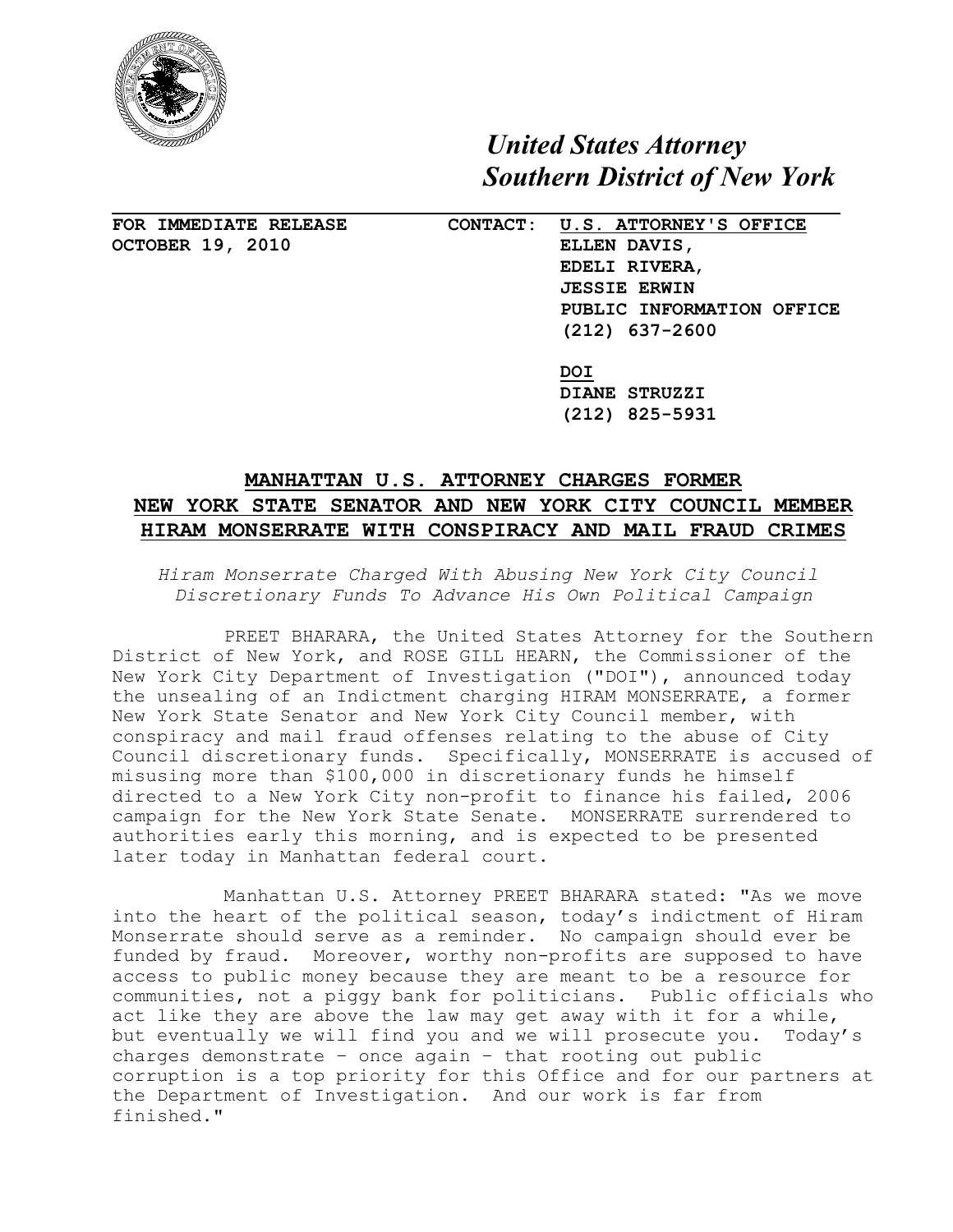DOI Commissioner ROSE GILL HEARN stated: "This defendant misused his elected office to fund a campaign hiring hall at the expense of the City's taxpayers and the community he represented, according to the charges. This indictment makes clear that City funds are for City purposes, not for the private, political use of the legislator who allocates them. DOI thanks the U.S. Attorney's Office for the Southern District of New York, our strong partner in attacking public corruption. And we thank the Queens District Attorney's Office for its assistance in this case."

According to the Indictment unsealed today in Manhattan federal court:

### **Council Discretionary Funds**

It has been the practice of the New York City Council (the "Council") to allocate millions of dollars annually to nonprofit organizations. These funds, which are known as "discretionary funds," were typically allocated by the whole Council in connection with specific Council initiatives. Additionally, each Council member was allotted a certain amount of discretionary funds annually that were to be distributed to community-based, non-profit organizations for "local initiatives." The Council member then identified both the nonprofit organizations to which he or she wanted to direct funds and the amounts the organizations were going to receive. While serving in the Council, Monserrate designated the Latino Initiative for Better Resources and Empowerment, Inc. ("LIBRE"), a tax-exempt organization that described its mission as including working with "churches, civil rights organizations and community organizations . . . to counsel and assist individuals to secure their legal rights," as a recipient of discretionary funds.

#### **Monserrate's Fraudulent Scheme**

As alleged in the Indictment, during the fiscal years 2006 and 2007, while serving as a member of the New York City Council, Monserrate directed approximately \$300,000 in discretionary funds to LIBRE, and then used approximately \$109,000 of LIBRE funds to finance his 2006 failed Senate campaign. Specifically, the Indictment alleges that MONSERRATE improperly used LIBRE resources in various ways to promote his unsuccessful 2006 campaign for election to the New York State Senate.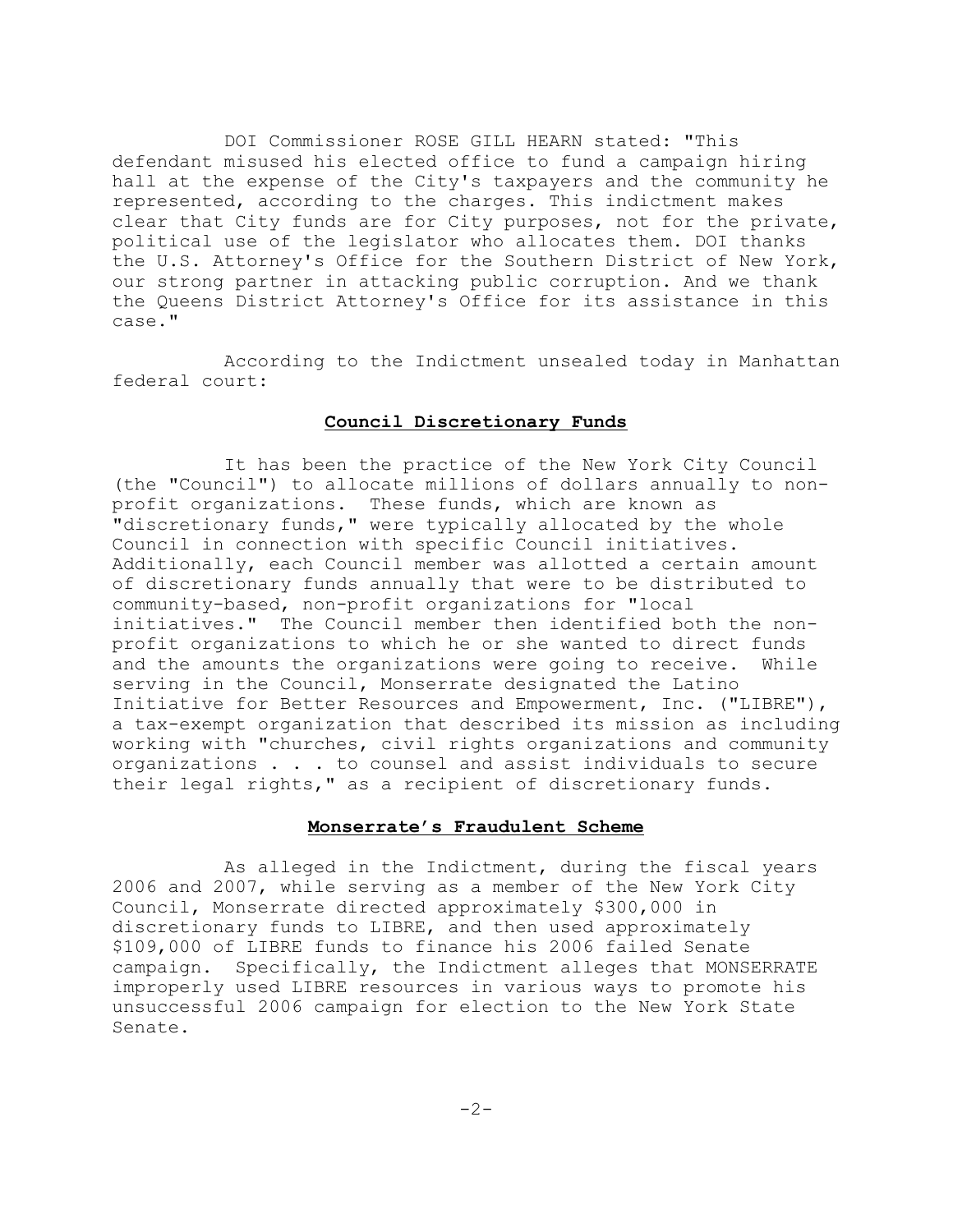The Indictment details three distinct ways in which MONSERRATE directed that LIBRE fraudulently use Council discretionary funds MONSERRATE himself had allocated in support of his political campaigns:

- Voter Registration For 2006 Senate Campaign. In order to vote in the 2006 primary election in which MONSERRATE sought the Democratic Party's nomination for the Senate, individuals were required to have registered to vote in person or to have submitted a voter-registration application by mail by August 18, 2006. In 2006, LIBRE, using discretionary funds allocated by MONSERRATE, conducted a voter registration drive focused on the 13th Senate district for which MONSERRATE sought the nomination. The LIBRE workers told the newly-registered individuals that LIBRE would submit the applications to the New York City Board of Elections. However, at MONSERRATE's direction, LIBRE created a database containing the names and contact information of the individuals and provided this database to workers affiliated with his Senate Campaign. MONSERRATE further directed LIBRE to wait to submit the voter-registration applications to the New York City Board of Elections until shortly before the August 18, 2006, deadline for voting in the primary election. MONSERRATE thus gained an advantage by being the only candidate aware that these particular people would be eligible to vote in the 2006 primary election and that they should be targeted with campaign messages.
- Petitioning And Canvassing For the 2006 Senate *Campaign*. Under New York law, to be included on the ballot for a political party's primary election, a prospective candidate must obtain signatures of at least five percent of the political party's enrolled voters in the relevant electoral district on so-called "designating petitions." Each designating petition has to be signed by a witness who affirmed each of the signatures. In June and July of 2006, at MONSERRATE's direction, LIBRE used Council discretionary funds to pay workers to gather signatures of registered voters on petitions designating MONSERRATE as the Democratic Party candidate for the 13th Senate District and to sign those designating petitions as witnesses. Thereafter, from July through September 2006,